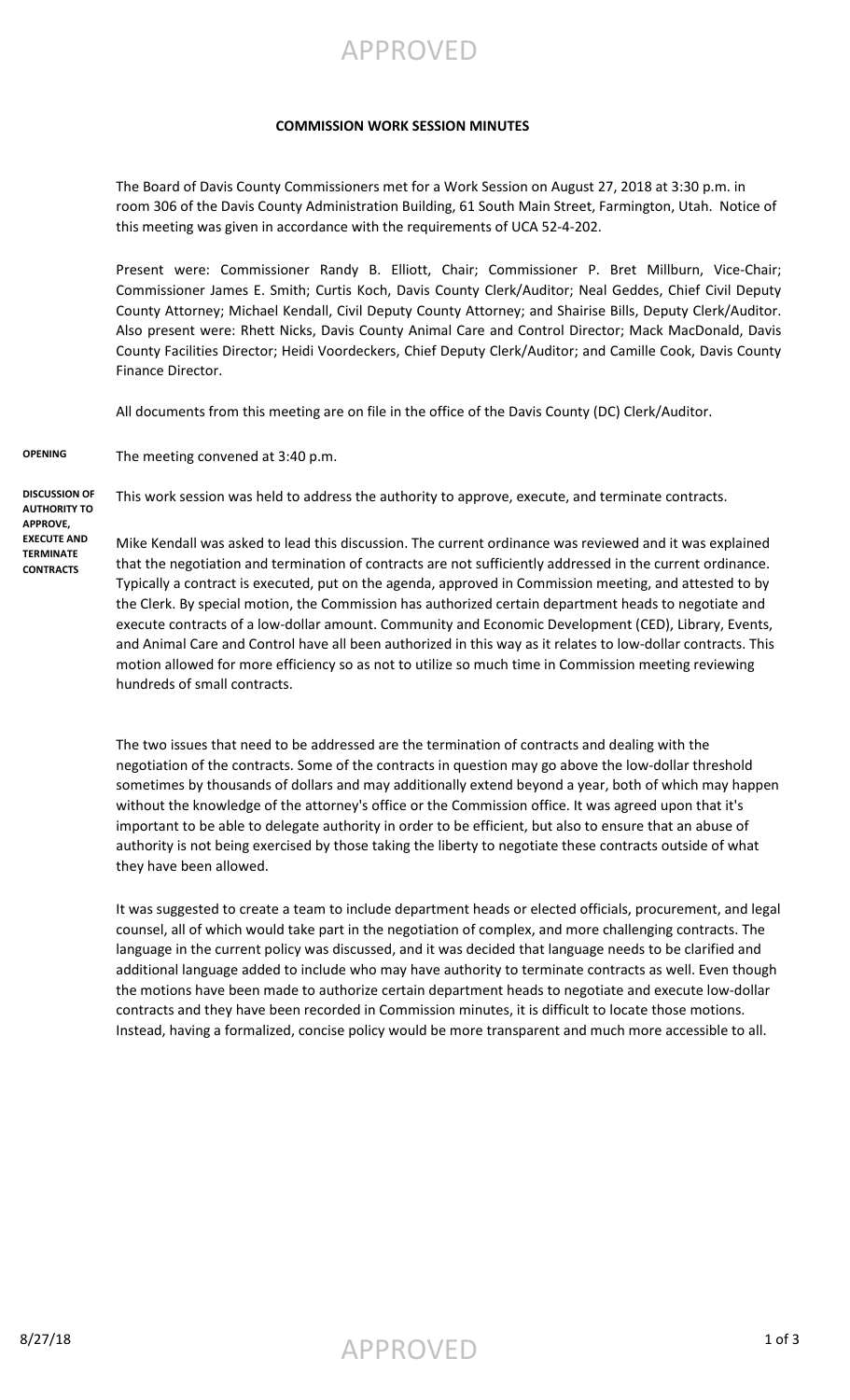# APPROVED

Mike suggested that the Commissioners amend the ordinance and add some language to address the termination of contracts and to clarify "County Officers and their deputies." Discussion was had about some of the issues with these contracts being poorly negotiated no matter what the dollar amount. It was explained that there were two competing interests: On the one side, the ability to move forward on contracts in an efficient manner without the expectation that the Commission will be negotiating every contract on behalf of the county; on the other side is the need to have safeguards in place and have the level of experience and skill proportionate to the level of contract being negotiated, including the contract dollar amount and risk involved. Mike explained that the negotiating position is significantly disadvantaged when departments negotiate a contract and bring it back to be reviewed by legal only to find that it needs to be further negotiated to be a sound contract. It also puts the county in a position of being accused of not negotiating in good faith, which may result in a loss of credibility.

There was discussion of the level of accountability that should fall on the Administrative Officers (AO) when negotiating contracts, even at the lowest levels, as it pertains to their fiduciary responsibilities. (This means that even though the legal and Clerk/Auditor departments take part in the approval process of a contract, the sole fiduciary responsibility would be with the AO and they would and should be held accountable when it falls short.) Examples of contracts in which the department head failed in its fiduciary responsibilities were given.

Comments were made concerning the county's growth and the changes that will need to be made to facilitate that growth and change. The AOs will need to be educated to start with, and they will be relied on to use their judgement and to delegate those contracts that are outside of their ability to handle them on their own. They would delegate to the "team" earlier referred to in this discussion. Along with that education resources would be available to each of them to help equip them for success.

### **NEXT STEPS** The question was asked by Mike, "Where do we go from here?" He suggested an ADHOC Committee. Commissioner Smith asked Mike to get together a committee consisting of the legal department, Clerk/Auditor, a Commissioner, and some AOs to make recommendations of practical levels of tiers and controls. The Commissioners will consider which AOs will be on the committee, and it was said that it would be ideal to have this committee in place before the new Commission takes over in January. Mike said that they have been asking for a tool for the last six years to better manage contracts and their expiration dates.

Commissioner Smith stated on record that when you are managing an organization of this size, it's an exercise in managing exceptions. He did not want the perception to be that the county is filled with inept, ill-intentioned employees. To the contrary, he spoke of how most people try and do the right thing and if they are lacking in education the Commission takes responsibility for that.

Meeting was adjourned at 5:00 p.m.

#### **MEETING ADJOURNED**

All publicly distributed materials associated with this meeting are noted as follows:

A. Agenda

Shairise Bills Deputy Clerk/Auditor

Minutes prepared by: Minutes approved on: 09/18/2018